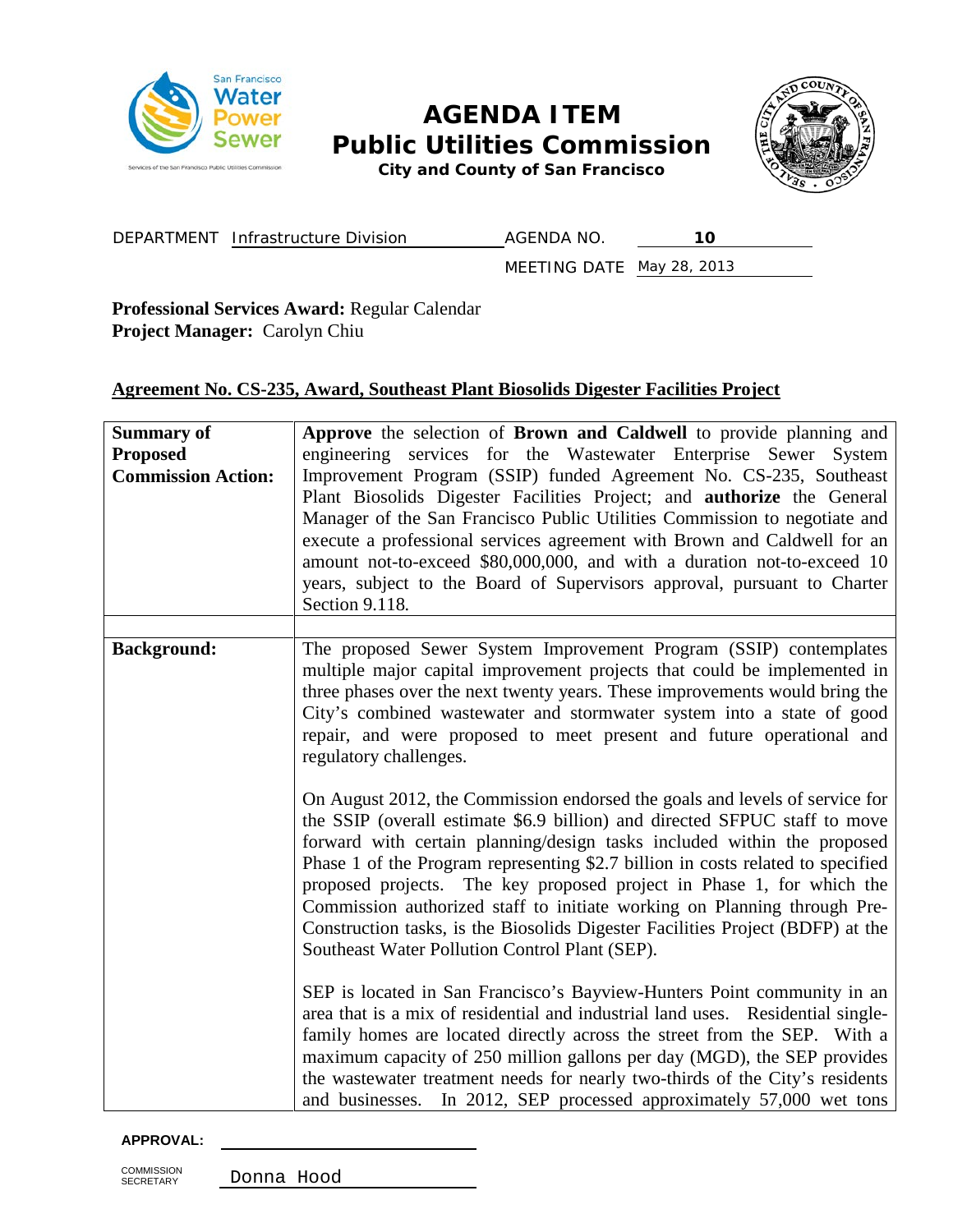|                                             | (14,000 dry tons) of biosolids. The existing digester and solids handling                                                                                                                                                                                                                                                                                                                                                                                                                                                                                                                                                                                                                                                                                                                                    |  |  |  |
|---------------------------------------------|--------------------------------------------------------------------------------------------------------------------------------------------------------------------------------------------------------------------------------------------------------------------------------------------------------------------------------------------------------------------------------------------------------------------------------------------------------------------------------------------------------------------------------------------------------------------------------------------------------------------------------------------------------------------------------------------------------------------------------------------------------------------------------------------------------------|--|--|--|
|                                             | facilities represent technology developed in the 1940's and are currently                                                                                                                                                                                                                                                                                                                                                                                                                                                                                                                                                                                                                                                                                                                                    |  |  |  |
|                                             | operating well beyond their useful lives. The facilities are not designed to                                                                                                                                                                                                                                                                                                                                                                                                                                                                                                                                                                                                                                                                                                                                 |  |  |  |
|                                             | current standards to withstand a major seismic event.                                                                                                                                                                                                                                                                                                                                                                                                                                                                                                                                                                                                                                                                                                                                                        |  |  |  |
|                                             | More recently, the Wastewater Enterprise has had to dedicate significant<br>resources to repairing the existing digester and solids handling processes to                                                                                                                                                                                                                                                                                                                                                                                                                                                                                                                                                                                                                                                    |  |  |  |
|                                             | keep them in operation and maintain regulatory compliance. For example, an<br>emergency declaration was recently issued to repair five of the nine digester                                                                                                                                                                                                                                                                                                                                                                                                                                                                                                                                                                                                                                                  |  |  |  |
|                                             | roofs. This aging infrastructure is in critical need of replacement and new                                                                                                                                                                                                                                                                                                                                                                                                                                                                                                                                                                                                                                                                                                                                  |  |  |  |
|                                             | facilities are needed to maintain long-term permit/regulatory compliance and<br>system reliability.                                                                                                                                                                                                                                                                                                                                                                                                                                                                                                                                                                                                                                                                                                          |  |  |  |
|                                             |                                                                                                                                                                                                                                                                                                                                                                                                                                                                                                                                                                                                                                                                                                                                                                                                              |  |  |  |
|                                             | The objective of the planning and engineering services for the proposed<br>BDFP is to design and assess the options associated with the replacement of<br>the existing aged and failing facilities at SEP. The proposed new<br>biosolids/solids handling treatment processes are anticipated to include solids<br>thickening, digestion pretreatment, anaerobic digestion, gas handling, energy<br>generation/recovery, dewatering, odor control, automated control systems and<br>related ancillary processes. One of the goals for biosolids treatment is to<br>increase from Class B to Class A, which would help ensure more viable and<br>sustainable disposal options are available, and create beneficial use markets<br>for SEP's treated biosolids. The new facilities would be designed to promote |  |  |  |
|                                             | energy recovery, reuse, sustainability, and economic and environmental<br>benefits; in addition to, minimizing impacts to the local neighbors while<br>becoming an asset to the community.                                                                                                                                                                                                                                                                                                                                                                                                                                                                                                                                                                                                                   |  |  |  |
|                                             | The treatment processes and the other elements of this proposed project are<br>technically complex and interdependent, and must ultimately operate as an<br>efficient system; therefore, it is essential that the planning and design be a<br>single cohesive effort that addresses the entire project from planning through<br>facility start-up, should the Commission approve the proposed BDFP.<br>The<br>BDFP design would be conducted by a City-consultant integrated team led by<br>City staff.                                                                                                                                                                                                                                                                                                      |  |  |  |
|                                             |                                                                                                                                                                                                                                                                                                                                                                                                                                                                                                                                                                                                                                                                                                                                                                                                              |  |  |  |
| <b>Description of Scope</b><br>of Services: | The planning and design of the proposed BDFP will proceed in two<br>consecutive phases:                                                                                                                                                                                                                                                                                                                                                                                                                                                                                                                                                                                                                                                                                                                      |  |  |  |
|                                             | Phase 1: Planning and Preliminary Engineering; and                                                                                                                                                                                                                                                                                                                                                                                                                                                                                                                                                                                                                                                                                                                                                           |  |  |  |
|                                             | Phase 2: Detailed Design, Procurement and Engineering Construction                                                                                                                                                                                                                                                                                                                                                                                                                                                                                                                                                                                                                                                                                                                                           |  |  |  |
|                                             | Support.<br>Phase 1 will provide the information necessary to facilitate appropriate                                                                                                                                                                                                                                                                                                                                                                                                                                                                                                                                                                                                                                                                                                                         |  |  |  |
|                                             | environmental review in compliance with the California Environmental                                                                                                                                                                                                                                                                                                                                                                                                                                                                                                                                                                                                                                                                                                                                         |  |  |  |
|                                             | Quality Act (CEQA). The Phase 2 work will be dependent on the construction                                                                                                                                                                                                                                                                                                                                                                                                                                                                                                                                                                                                                                                                                                                                   |  |  |  |
|                                             | implementation strategy and project delivery methods to be selected by the<br>SFPUC in Phase 1. Procurement and engineering construction support                                                                                                                                                                                                                                                                                                                                                                                                                                                                                                                                                                                                                                                             |  |  |  |
|                                             | services will not be authorized unless and until appropriate environmental                                                                                                                                                                                                                                                                                                                                                                                                                                                                                                                                                                                                                                                                                                                                   |  |  |  |
|                                             | review in compliance with CEQA is complete and certified; and the                                                                                                                                                                                                                                                                                                                                                                                                                                                                                                                                                                                                                                                                                                                                            |  |  |  |
|                                             | Commission has had the opportunity to review and consider the analysis, and<br>makes a determination, based on appropriate findings, on the proposed project                                                                                                                                                                                                                                                                                                                                                                                                                                                                                                                                                                                                                                                 |  |  |  |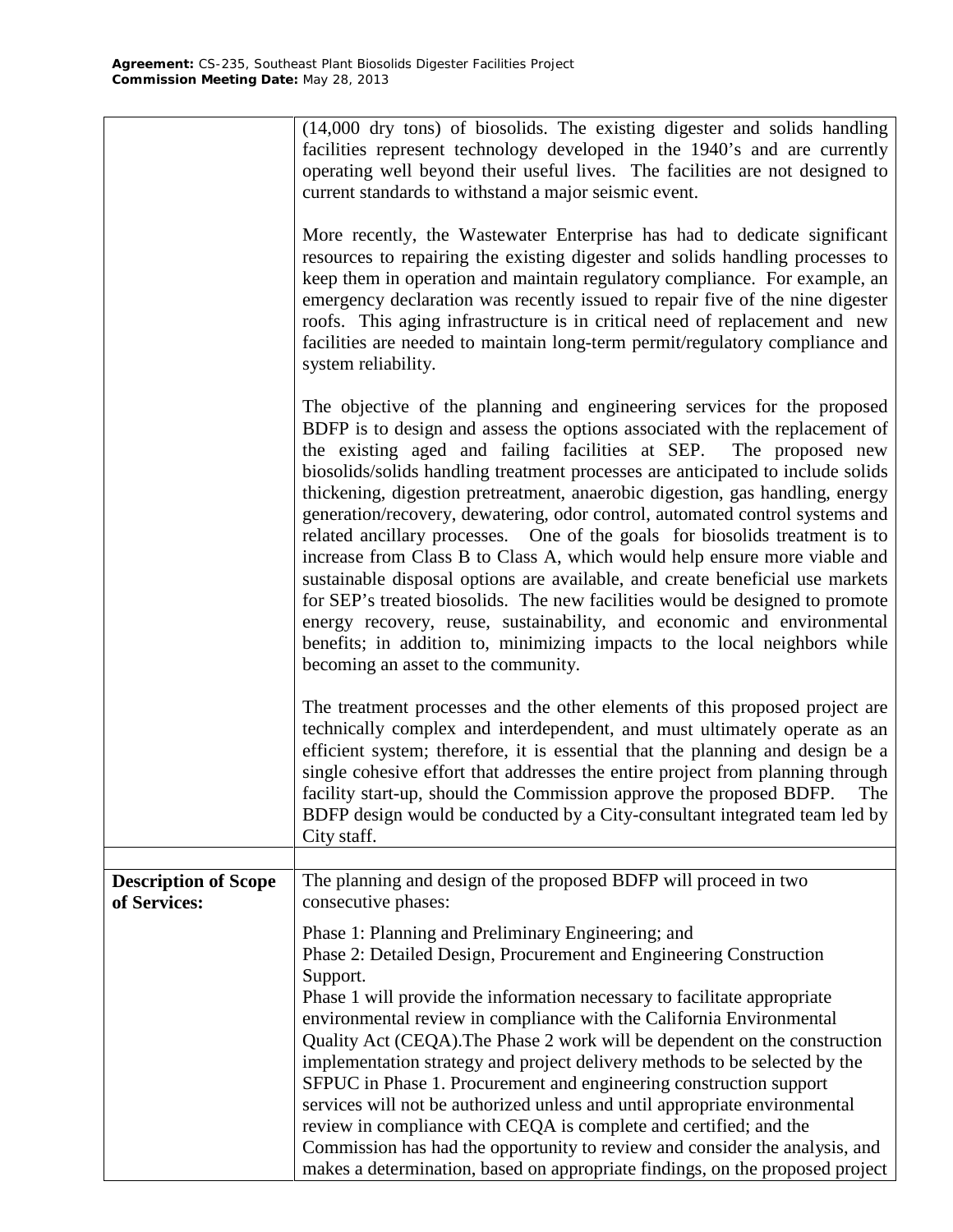|                            | approval.                                                                                                                                                                                                                                                                                                                                                                                                                                                                                                                                                                                                                                                                                                                                                                                                                                                                                       |  |  |  |
|----------------------------|-------------------------------------------------------------------------------------------------------------------------------------------------------------------------------------------------------------------------------------------------------------------------------------------------------------------------------------------------------------------------------------------------------------------------------------------------------------------------------------------------------------------------------------------------------------------------------------------------------------------------------------------------------------------------------------------------------------------------------------------------------------------------------------------------------------------------------------------------------------------------------------------------|--|--|--|
|                            | The work under this agreement consists of the following tasks:<br>Project Management and Coordination of Proposer's Service;<br><b>Quality Assurance/ Quality Control;</b><br>Review of Background Information;<br>Land Needs and Property Acquisition Support;<br>Surveying Information;<br>Utility Information;<br>Geotechnical and Hazardous Material Investigation;<br>Architecture and Land Use Planning;<br>$\bullet$<br>Alternatives Analysis Report;<br>Construction Packaging and Delivery Methods;<br>Conceptual Engineering Report Design Criteria;<br>Procurement Support for Alternative Delivery Methods;<br>Engineering Support during Bid and Award;<br>Engineering Support during Construction and Closeout;<br>Engineering Support as Owner's Technical Representative;<br>Training and Technology Transfer;<br>Communication and Public Outreach;<br>Community Benefits; and |  |  |  |
|                            | Environmental Planning Services (Optional).                                                                                                                                                                                                                                                                                                                                                                                                                                                                                                                                                                                                                                                                                                                                                                                                                                                     |  |  |  |
| <b>Result of Inaction:</b> | A delay in awarding this agreement will substantially delay the planning and<br>engineering services necessary for Commission consideration of the proposed<br>BDFP. With SEP receiving 80% of the City's wastewater/stormwater flows,<br>the failure of the digestion and/or solids handling processes would be<br>catastrophic. The City's ability to treat wastewater would be compromised,<br>resulting in severe public health, safety, regulatory, and environmental<br>impacts.                                                                                                                                                                                                                                                                                                                                                                                                          |  |  |  |

| <b>Budget &amp; Costs:</b> | <b>Funds</b> will be available at the time of award of the agreement from Project<br>CWWSIPDP – Biosolids Digester Project. |  |  |
|----------------------------|-----------------------------------------------------------------------------------------------------------------------------|--|--|
|                            | <b>Not-to-Exceed Amount: \$80,000,000</b>                                                                                   |  |  |
|                            |                                                                                                                             |  |  |
| <b>Schedule:</b>           | <b>Advertised:</b> April 1, 2013                                                                                            |  |  |
|                            | <b>Estimated Notice-to Proceed:</b> August 2013                                                                             |  |  |
|                            | <b>Completion Date: August 2023</b>                                                                                         |  |  |
|                            | <b>Duration:</b> 10 years (120 months).                                                                                     |  |  |
|                            |                                                                                                                             |  |  |
| <b>Selection Process:</b>  | <b>Minimum Qualifications</b>                                                                                               |  |  |
|                            | Given the importance of this project, the RFP was thoroughly vetted by the                                                  |  |  |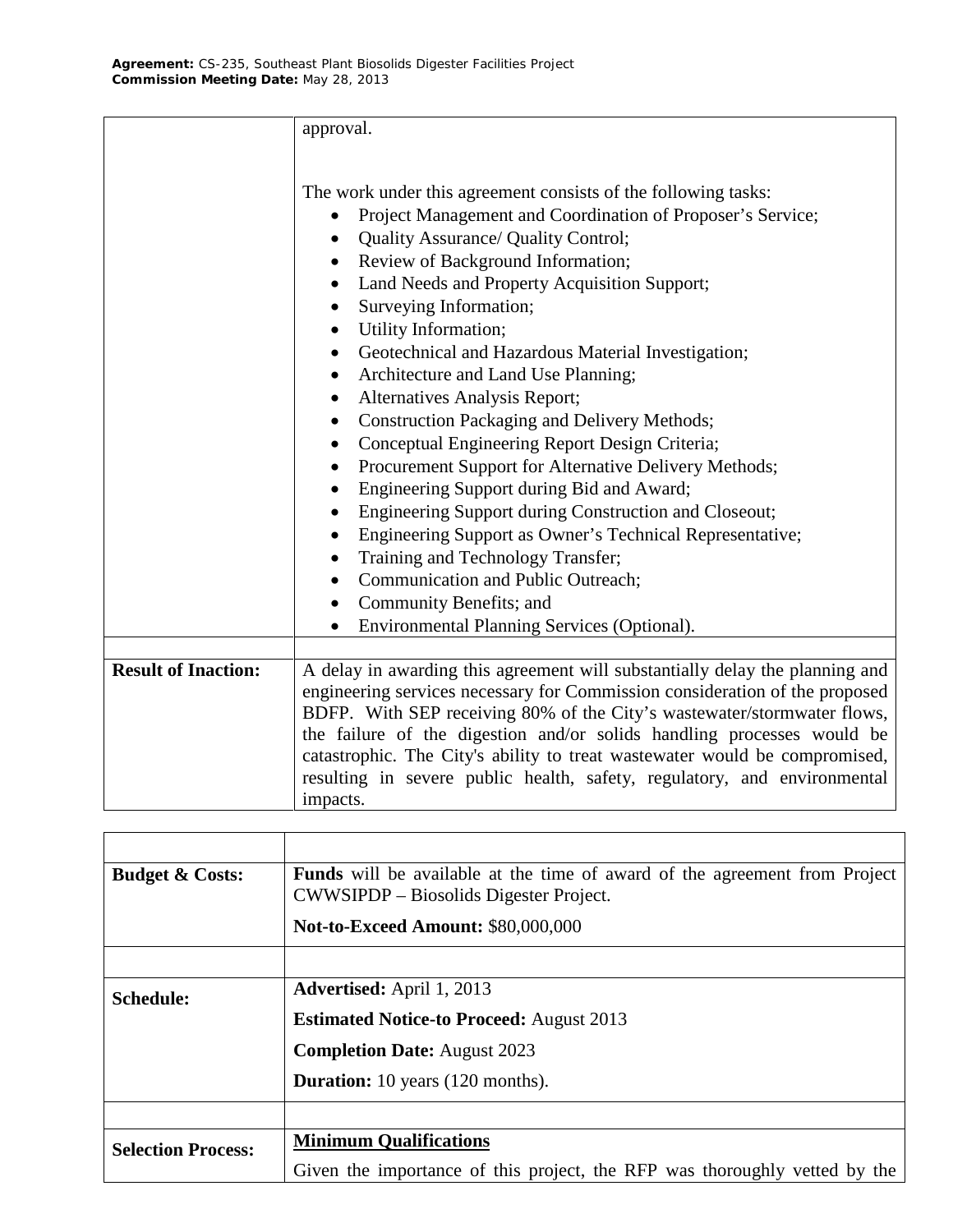technical project team, as well as senior management at the SFPUC, in consultation with City Attorney's Office. The minimum qualifications were established to attract firms with substantial programmatic experience and the ability to design complex, urban wastewater/biosolids treatment facilities.

To qualify as a Prime Proposer or Lead Joint Venture (JV) Partner for this RFP a Proposer must have demonstrated:

- Experience as the lead planner and/or lead designer in a Prime Proposer or JV Partner role, on at least two (2) complex wastewater treatment plant projects, each with a minimum project construction value of \$250 Million, within the last fifteen (15) years that are similar in complexity to the SEP BDFP;
- Experience with at least three (3) projects within the last fifteen (15) years, as the lead planner and/or lead designer which include solids thickening, anaerobic digestion, solids dewatering, odor control, and energy recovery facilities;
- Experience in alternative delivery methods, such as design-build (DB), construction manager/general contractor (CM/GC), or integrated project delivery either as the lead engineering firm (i) preparing contract bid documents or RFPs for an alternative delivery project, (ii) acting as the Owner's Representative and/or (iii) serving as the technical designer teamed with a construction contractor in an alternative delivery project; and
- The Prime Proposer or JV Partner must have a fully functioning office located within 30 miles from the SFPUC Headquarters in San Francisco prior to Notice to Proceed. The office shall include technical and nontechnical staff capable of providing a significant amount of the scope of services outlined in this RFP.

# **Proposal Response**

Only one proposal was received from Brown and Caldwell as the Prime Proposer with the firms CH2M-Hill and Black and Veatch as major subconsultants. Upon review by City/project staff, the Brown and Caldwell team exceeded the required minimum qualifications and is being recommended for contract award.

The Brown and Caldwell team has demonstrated firm and staff experience to support the planning and design of the large and complex BDFP. Brown and Caldwell and CH2M-Hill are currently leading and/or have led other large scale biosolids digester and wastewater treatment projects with similar complexities and constraints that are facing the SEP and proposed BDFP. Brown and Caldwell, CH2M-Hill, and several other of their subconsultants have previous experience with the SFPUC Wastewater Enterprise and are familiar with the operation of our wastewater treatment facilities. In fact, CH2M-Hill was the lead designer of the SFPUC's Oceanside Water Pollution Control Plant.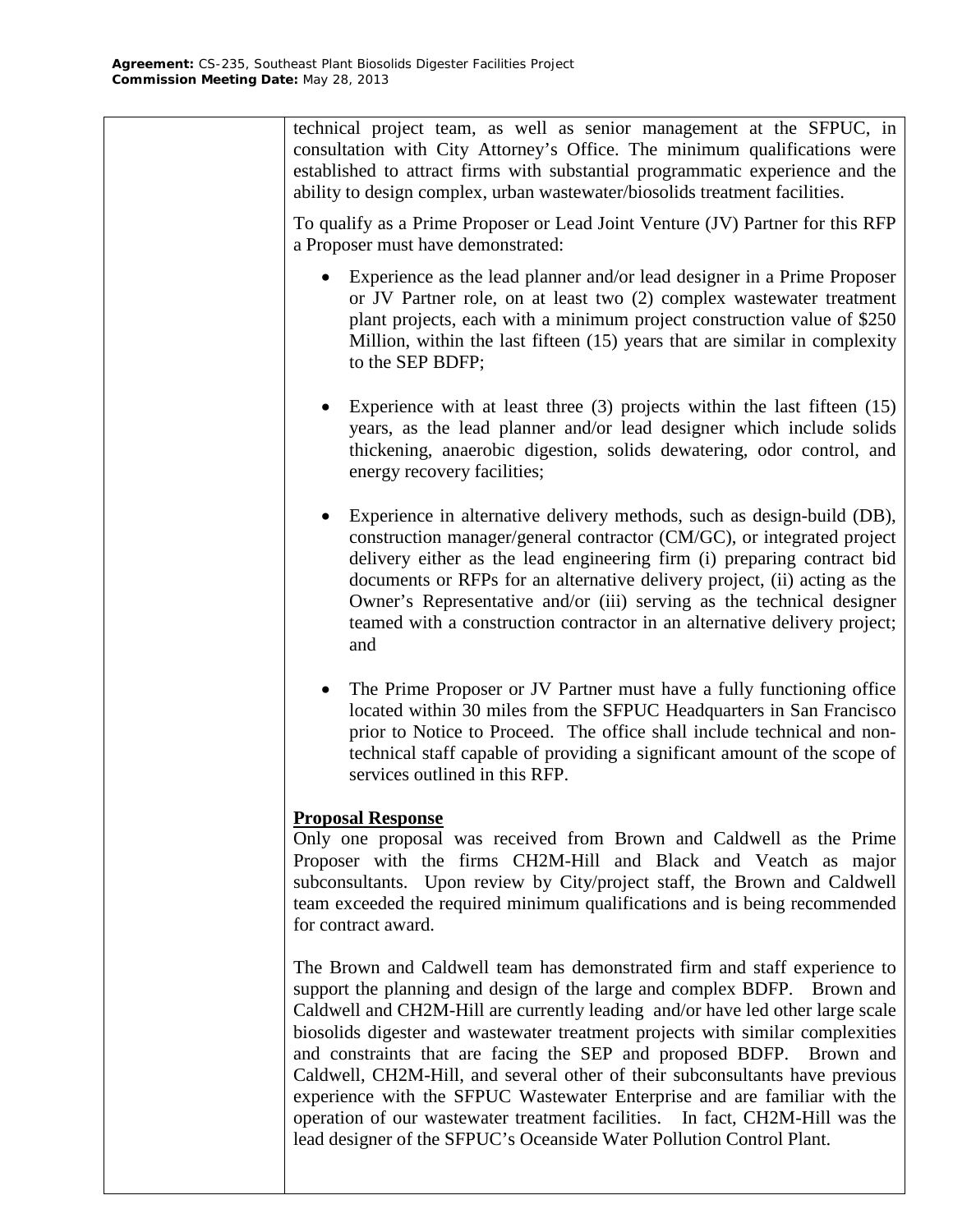It was anticipated that there would be few firms responding to this RFP. The reality is that there are a limited number of wastewater engineering firms and/or individuals who have the specialized expertise and capacity to lead the planning, technology selection, alternative analysis, and design of a new wastewater biosolids facility of this size and complexity in a densely urban and highly sensitive environment. With Brown and Caldwell, CH2M-Hill, and Black and Veatch, which are three major established wastewater firms in the country, joining into a single team, the number of qualified Proposers decreased substantially. In addition, with the composition of the Brown and Caldwell team being self-promoted early on, other firms may have made a business decision (since significant resources are needed to develop a proposal and participate in the selection process) to not participate in the RFP suspecting they could not surpass the strong competition. These circumstances made the receipt of one proposal even more likely.

Further outreach efforts would not result in the receipt of more proposals, as. The consulting community was very aware that the SFPUC was going to advertise a professional services planning and engineering contract opportunity for a large biosolids project at SEP. The previous years of wastewater planning, SFPUC Commission workshops and public meetings with the community and professional engineering organizations, leading to the development of the proposed SSIP, all highlighted the aging condition of the existing facilities at SEP and the proposed large capital improvement project to address the deficiency. During the advertisement period of the RFP, significant media outreach also was conducted. Paid advertisements were placed in the San Francisco Chronicle, Engineering News Records (ENR) and McGraw Hill Construction. Additionally, press release notifications were made to over 25 different trade and business media nationwide.

Re-advertising or modifying the RFP would not change the outcome of receiving additional proposals and in fact may result in a detrimental effect to the Project. The tasks outlined in the RFP along with the technical qualifications and specialized expertise cannot be modified without compromising the quality of the services required.

| <b>Compliance With</b><br><b>Chapter 14B: Local</b><br><b>Business Enterprise</b><br>(LBE) And Non-<br><b>Discrimination In</b><br><b>Contracting</b><br><b>Ordinance:</b> | A Contract Monitoring Division (CMD) subconsulting goal of 10% was<br>established for this project and Brown and Caldwell has committed to 14%<br>Local Business Enterprise (LBE) participation (of the total value of services to<br>be provided) for this agreement. |  |
|----------------------------------------------------------------------------------------------------------------------------------------------------------------------------|------------------------------------------------------------------------------------------------------------------------------------------------------------------------------------------------------------------------------------------------------------------------|--|
|                                                                                                                                                                            |                                                                                                                                                                                                                                                                        |  |
|                                                                                                                                                                            |                                                                                                                                                                                                                                                                        |  |
| <b>Protest:</b>                                                                                                                                                            | There was no protest of the award of this agreement.                                                                                                                                                                                                                   |  |
|                                                                                                                                                                            |                                                                                                                                                                                                                                                                        |  |
| <b>Environmental</b><br><b>Review:</b>                                                                                                                                     | The approval of planning and engineering services for the proposed BDFP is not<br>subject to environmental review under CEQA. Task orders for Phase 2 services,<br>related to the construction phase of the proposed BDFP, will not be authorized                      |  |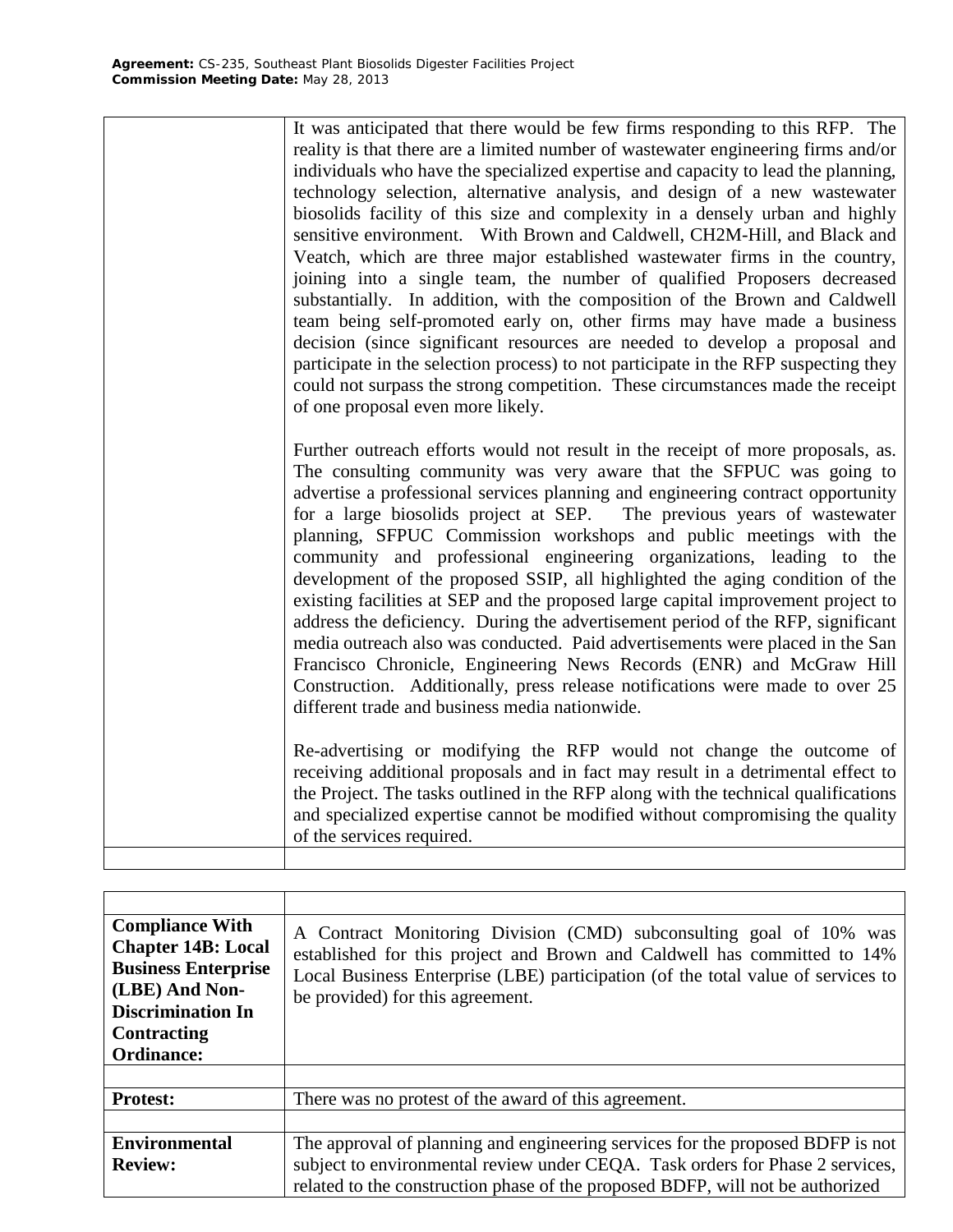|                        | unless and until appropriate environmental review in compliance with CEQA is<br>complete and certified, the Commission has had the opportunity to review and<br>consider the analysis, and makes a determination, based on appropriate findings,<br>on the proposed BDFP project approval. |  |  |
|------------------------|--------------------------------------------------------------------------------------------------------------------------------------------------------------------------------------------------------------------------------------------------------------------------------------------|--|--|
|                        |                                                                                                                                                                                                                                                                                            |  |  |
|                        |                                                                                                                                                                                                                                                                                            |  |  |
| <b>Recommendation:</b> | SFPUC staff recommends that the Commission adopt the attached resolution.                                                                                                                                                                                                                  |  |  |
|                        |                                                                                                                                                                                                                                                                                            |  |  |
| <b>Attachments:</b>    | <b>SFPUC Resolution</b>                                                                                                                                                                                                                                                                    |  |  |
|                        | 2. CMD Memo                                                                                                                                                                                                                                                                                |  |  |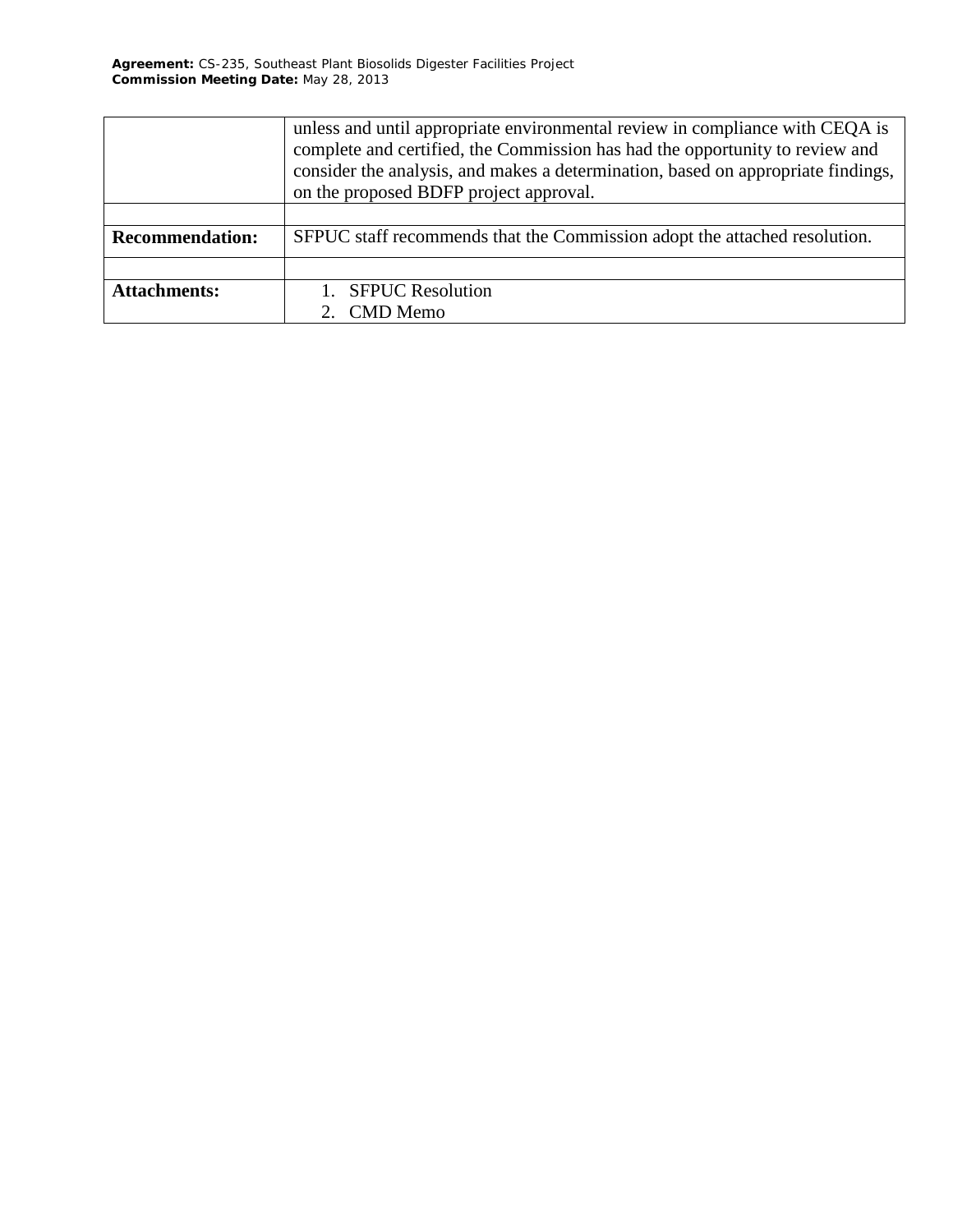# **PUBLIC UTILITIES COMMISSION**

City and County of San Francisco

### RESOLUTION NO.

WHEREAS, The existing digester and solids handling facilities at the Southeast Water Pollution Control Plant (SEP) represent technology developed in the 1940's and are currently operating well beyond their useful lives. They are not designed to withstand the maximum credible design earthquake. The Wastewater Enterprise recently has had to dedicate significant resources to repairing the existing digester and solids handling processes to keep them in operation and maintain regulatory compliance. With SEP receiving 80% of the City's wastewater/stormwater flows, the failure of the digestion and/or solids handling processes would be catastrophic. The City's ability to treat wastewater would be compromised, resulting in severe public health, safety, regulatory, and environmental impacts. Thus, the SFPUC authorized staff to initiate planning and engineering analysis for the proposed improvements to the Southeast Plant Biosolids Digester facilities; and

WHEREAS, Because it is necessary to procure the services of qualified wastewater engineering team to provide specialized wastewater and biosolids treatment planning and engineering services to supplement SFPUC staff, the SFPUC advertised a Request for Proposals (RFP) for the Wastewater Enterprise, Sewer System Improvement Program-funded Agreement No. CS-235, Southeast Plant Biosolids Digester Facilities Project (BDFP) on April 1, 2013; and

WHEREAS, The estimated cost of services is not to exceed \$80,000,000 and services are anticipated to begin in August 2013 and end in August 2023, and the duration of this agreement is not to exceed 10 years; and

WHEREAS, The proposal was advertised on April 1, 2013; and

WHEREAS, SFPUC received a sole proposal from Brown and Caldwell in response to the Request for Proposals; and

WHEREAS, SFPUC staff and Contract Monitoring Division (CMD) has confirmed that Brown and Caldwell met the minimum qualifications and other pre-award requirements; and

WHEREAS, SFPUC staff determined that Brown and Caldwell is imminently qualified to perform the services identified in the RFP and further outreach, re-advertising or modifying the RFP would not change the outcome of receiving additional proposals and in fact may result in a detrimental effect to the proposed BDFP Project; and

WHEREAS, A Contract Monitoring Division (CMD) subconsulting goal of 10% was established for this project and Brown and Caldwell has committed to 14% Local Business Enterprise (LBE) participation (of the total value of services to be provided) for this agreement; and

WHEREAS, Failure to reach successful agreement on contract terms and conditions within 30 days of the date of the Commission award may result in award of the contract to the next highest ranked proposer, or re-advertising and re-selecting consultants at the discretion of the City; and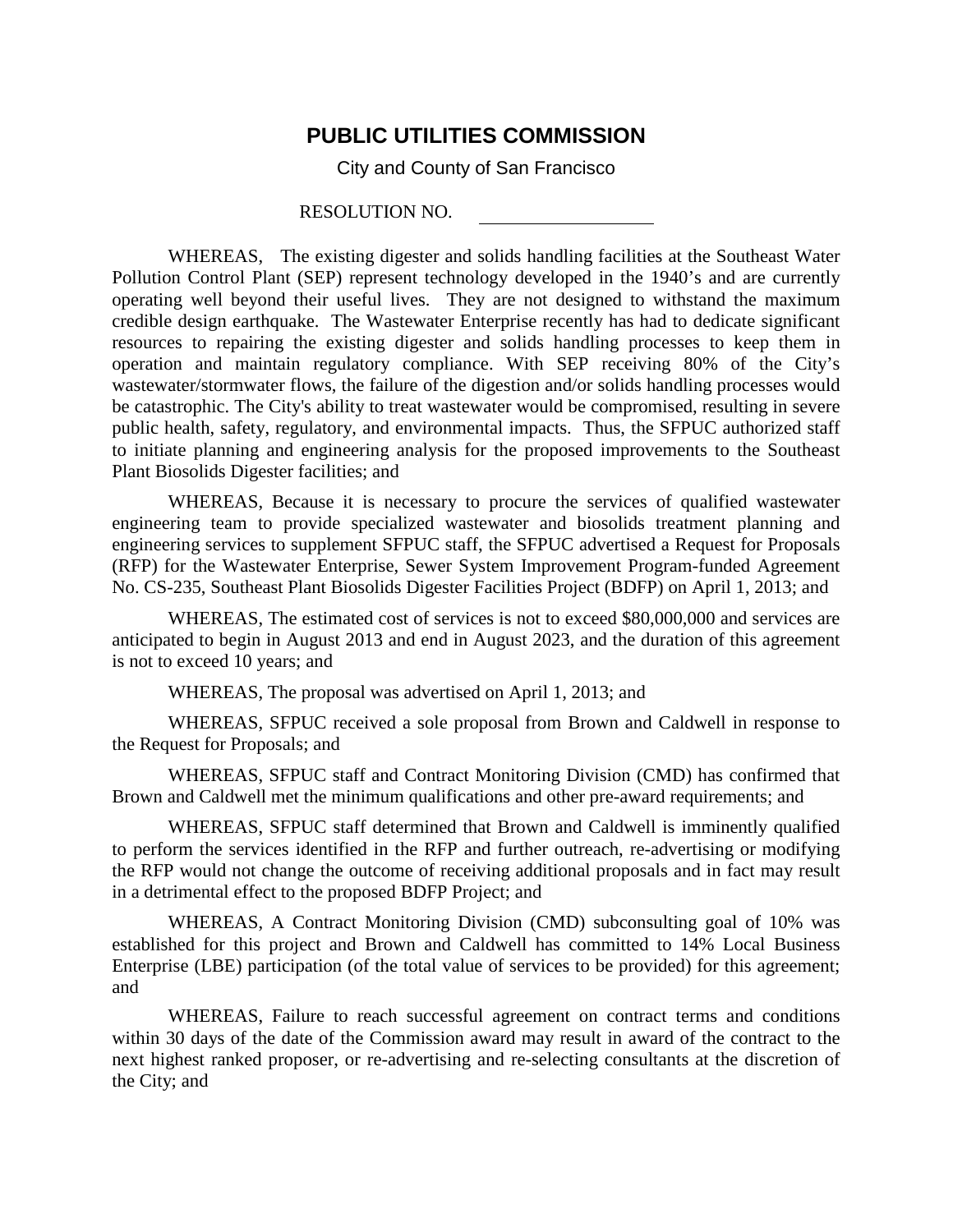WHEREAS, The firms being awarded a contract by the SFPUC must be in compliance with the Equal Benefits Provisions of Chapter 12B of the City's Administrative Code either at the time of the award, or within 2 weeks of the date of the Commission award; failure of the bidder to obtain compliance certification from CMD may, in the General Manager's sole discretion, result in award of the agreement to the next highest ranked proposer, or re-advertising and re-selecting consultants at the discretion of the City; and

WHEREAS, The RFP solicited services for two phases of work: Phase 1: Planning and Preliminary Engineering and Phase 2: Detailed Design, Procurement and Engineering Construction Support. Task orders and expenditures shall be limited to pre-construction planning and engineering services until such time as the Commission reviews and considers the environmental analysis for the proposed BDFP, determines whether or not to approve the proposed BDFP project, and makes appropriate findings, all in compliance with the California Environmental Quality Act (CEQA), the CEQA Guidelines, and Chapter 31 of the San Francisco Administrative Code. The Phase 2 work will be dependent on the construction implementation strategy and project delivery methods to be selected by the SFPUC in Phase 1. The treatment processes and the other elements of the proposed BDFP project are technically complex and interdependent, and must ultimately operate as an efficient system; therefore, it is essential that the planning and design be a single cohesive effort that addresses the entire project from planning through facility start-up, should the Commission approve the construction of the BDFP; and

WHEREAS, Funds for this agreement will be available at the time of award of the agreement from Project CWWSIPDP, Biosolids Digester Project, now, therefore, be it

RESOLVED, That this Commission hereby approves the selection of Brown and Caldwell for the Wastewater Enterprise, Sewer System Improvement Program-funded Agreement No. CS-235, Southeast Plant Biosolids Digester Facilities Project, to provide planning and engineering services, and authorizes the General Manager of the San Francisco Public Utilities Commission to negotiate and execute a professional services agreement with Brown and Caldwell for an amount not-to-exceed \$80,000,000, and with a duration not-toexceed 10 years, subject to Board of Supervisors approval, pursuant to Charter Section 9.118; provided, however, that task orders and expenditures shall be limited to pre-construction planning and engineering services until such time as the Commission reviews and considers the environmental analysis for the proposed BDFP, determines whether or not to approve the proposed BDFP project, and makes appropriate findings, all in compliance with CEQA, the CEQA Guidelines, and Chapter 31 of the San Francisco Administrative Code.

*I hereby certify that the foregoing resolution was adopted by the Public Utilities Commission at its meeting of May 28, 2013.*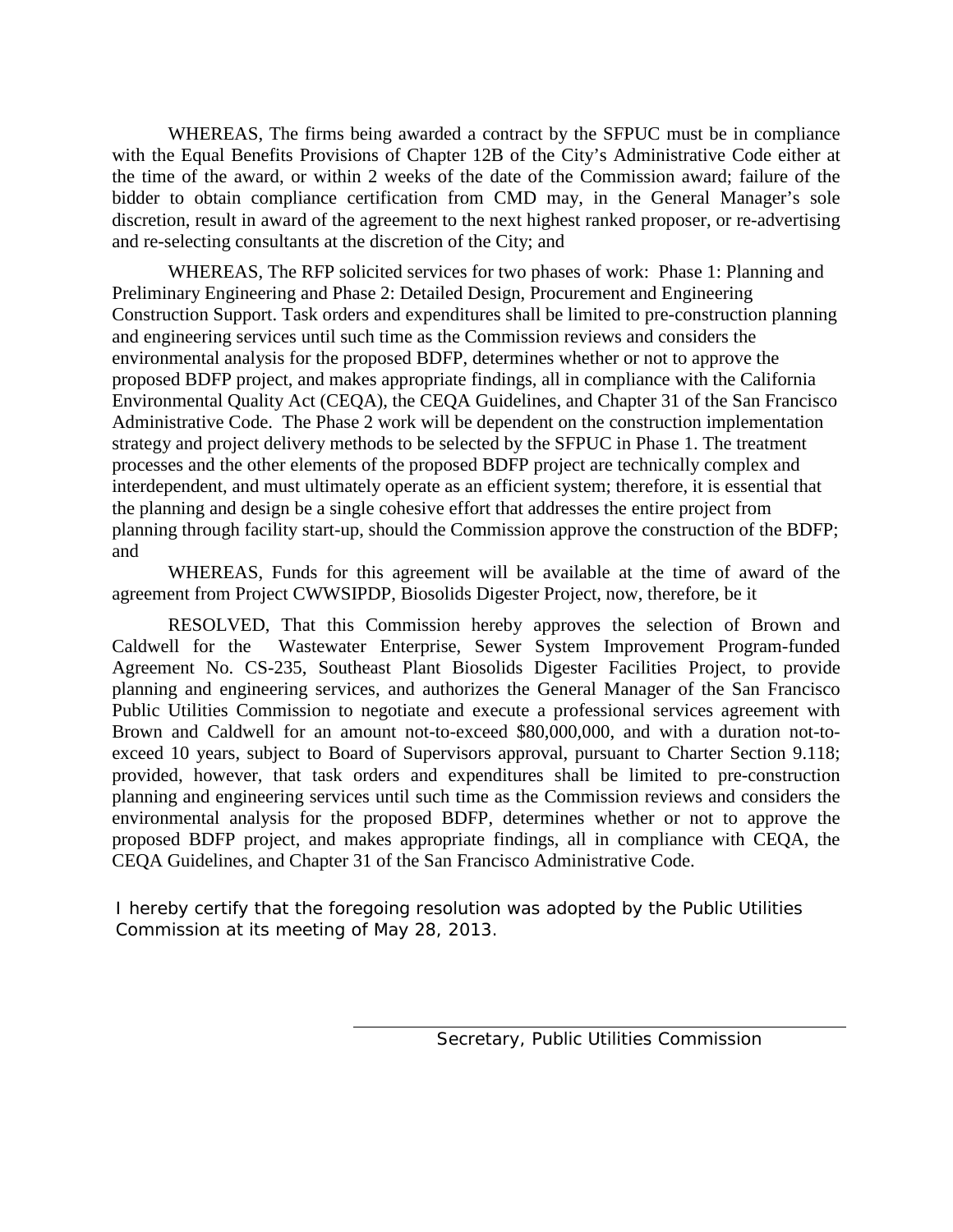

**GENERAL SERVICES AGENCY CONTRACT MONITORING DIVISION**



Edwin M. Lee, Mayor Naomi M. Kelly, City Administrator Maria Cordero, Executive Director

## **MEMORANDUM**

| Date:    | May 22, 2013                                                                |
|----------|-----------------------------------------------------------------------------|
| To:      | Carolyn Chiu, Senior Engineer and Project Manager, PUC                      |
|          | Kofo Domingo, Principal Contract Analyst, PUC                               |
| From:    | Hadas Rivera-Weiss, Contract Compliance Officer, CMD                        |
| Subject: | CS-235 Planning and Engineering Services Southeast Plant Biosolids Digester |
|          | <b>Facilities</b>                                                           |
|          | <b>CMD</b> Award Memo                                                       |
|          |                                                                             |

The Contract Monitoring Division ("CMD") has reviewed the sole proposal received for the above referenced project. The proposal was submitted by Brown and Caldwell and is responsive to and compliant with the pre-award requirements of Chapter14B, the LBE Ordinance.

The ratings bonus for LBE primes did not apply to this RFP because the Agreement was estimated to exceed \$20M. Brown and Caldwell is not a LBE.

Since PUC received only one proposal, there were no fee schedules, panelist score sheets or CAB tabulations for CMD to review and there is no ranking. PUC determined and represented that Brown and Caldwell was responsible and that its proposal was responsive to PUC requirements for contract award.

## **LBE Subconsulting Goal**

A LBE subconsulting goal of 10% was established for this project and Brown and Caldwell agreed to achieve this goal by subconsulting specific services to twelve LBEs as follows:

| <b>FIRM</b>                      | <b>SERVICE</b>                            | <b>LBE</b> Status | Percentage |
|----------------------------------|-------------------------------------------|-------------------|------------|
| <b>AEW</b> Engineering           | Hazardous Materials                       | <b>MBE</b>        | .45%       |
| Alfred Williams Consultancy, LLP | <b>Community Relations/Public Affairs</b> | <b>MBE</b>        | .45%       |
| <b>BAYCAT</b>                    | Videography/Graphics/Social Media         | <b>OBE</b>        | .24%       |
| Geotechnical Consultants, Inc.   | Geotechnical                              | <b>MBE</b>        | 4.17%      |
| <b>Gastalt Graphics</b>          | Desktop Publishing                        | <b>WBE</b>        | .53%       |
| Hydroconsult Engineers, Inc.     | <b>Water Resources Engineering</b>        | <b>WBE</b>        | .54%       |
| Meridian Surveying Engineering,  | Surveying                                 | <b>OBE</b>        | .92%       |
| Inc.                             |                                           |                   |            |
| Omni Digital Imaging, LLC        | <b>Reproduction Services</b>              | <b>WBE</b>        | .29%       |
| Saylor Consulting, Inc.          | <b>Construction Management</b>            | <b>WBE</b>        | 1.68%      |

25 Van Ness Avenue, Suite 800, San Francisco, CA 94102 Telephone (415) 252-2504; Fax (415) 431-5764